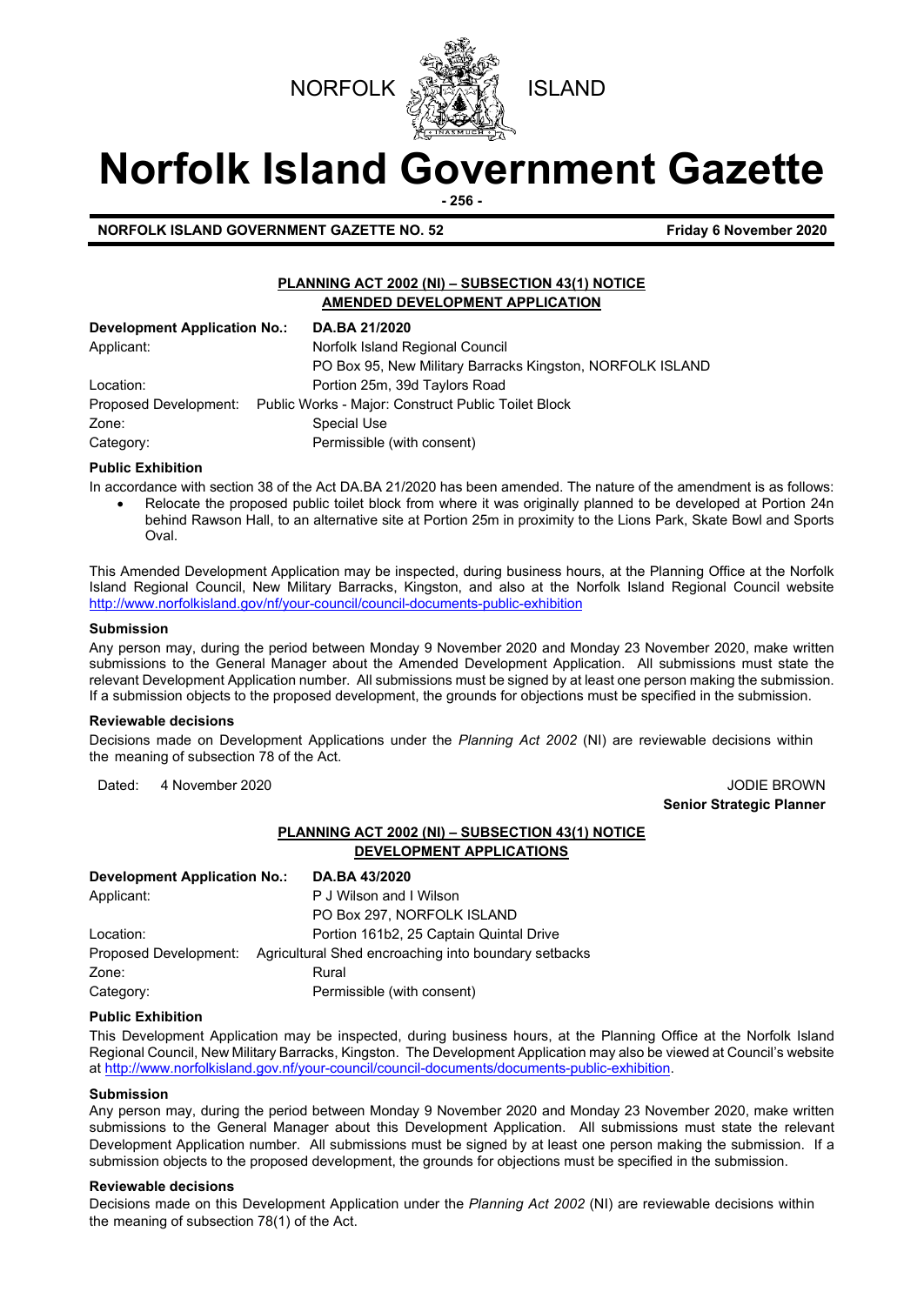Dated: 4 November 2020 JODIE BROWN

### **PLANNING ACT 2002 (NI) – SECTION 48 NOTICE**

**- 257 -**

The following Development Applications for permissible (with consent) use or development of land have been determined under the *Planning Act 2002* (NI).

| <b>DA Number</b> | Applicant                                              | Location                                | Use and/or                                                                                                              | <b>Decision</b>                                           |
|------------------|--------------------------------------------------------|-----------------------------------------|-------------------------------------------------------------------------------------------------------------------------|-----------------------------------------------------------|
|                  |                                                        |                                         | <b>Development</b>                                                                                                      |                                                           |
| DA.BA 20/2020    | A Walpole,<br>PO Box 756,<br><b>NORFOLK ISLAND</b>     | Portions 54a4,<br>6 Little Cutters Corn | Alterations to Residence<br>- Dwelling House:<br>Covered deck<br>(encroaching into<br>minimum rear boundary<br>setback) | Approved,<br>29 October 2020,<br>subject to<br>conditions |
| DA.BA 25/2020    | B A Christian,<br>PO Box 201.<br><b>NORFOLK ISLAND</b> | Portion 24c, 2<br>Grassy Road           | <b>Public Building:</b><br><b>Extension to Ambulance</b><br>Shed                                                        | Approved,<br>29 October 2020,<br>subject to<br>conditions |

### **Public Inspection**

The Notice of Decision and accompanying documents for these Approvals may be inspected, free of charge, during business hours at the Planning Office of the Norfolk Island Regional Council, New Military Barracks, Kingston.

### **Reviewable Decisions**

Decisions made in relation to development applications are reviewable decisions within the meaning of subsection 78(1) of the *Planning Act 2002* (NI). The applicant or any person who made a written public submission about the development application has the right to apply to the Administrative Review Tribunal or the Administrative Appeals Tribunal for review of a decision on a development application. An application for a review must be lodged within 28 days of the date the decision was given.

Dated: 2 November 2020 JODIE BROWN

### **Senior Strategic Planner**

### **CAMPING IN POINT HUNTER AND GOVERNMENT HOUSE GROUNDS RESERVES**

I, Duncan Bains, Conservator of Public Reserves, hereby approve under Section 37 of the *Public Reserves Act 1997* (NI) the area within Point Hunter Reserve and Government House Grounds Reserve marked on the map below to be an area which may be used for camping overnight from 14 December 2020 until 31 January 2021.

6E

6A

 $8B$  $11$ 

Residents wishing to camp at Kingston should apply in writing to the Conservator of Public Reserves before 16<sup>th</sup> November 2020.

Applications should include:

- 1. The period during which it is desired to camp;
- 2. The number and names of campers it is proposed will be using the site; and
- 3. The number of tents intended to be erected.

Applications will only be approved for tents erected on designated campsites within the approved camping area.

**Senior Strategic Planner**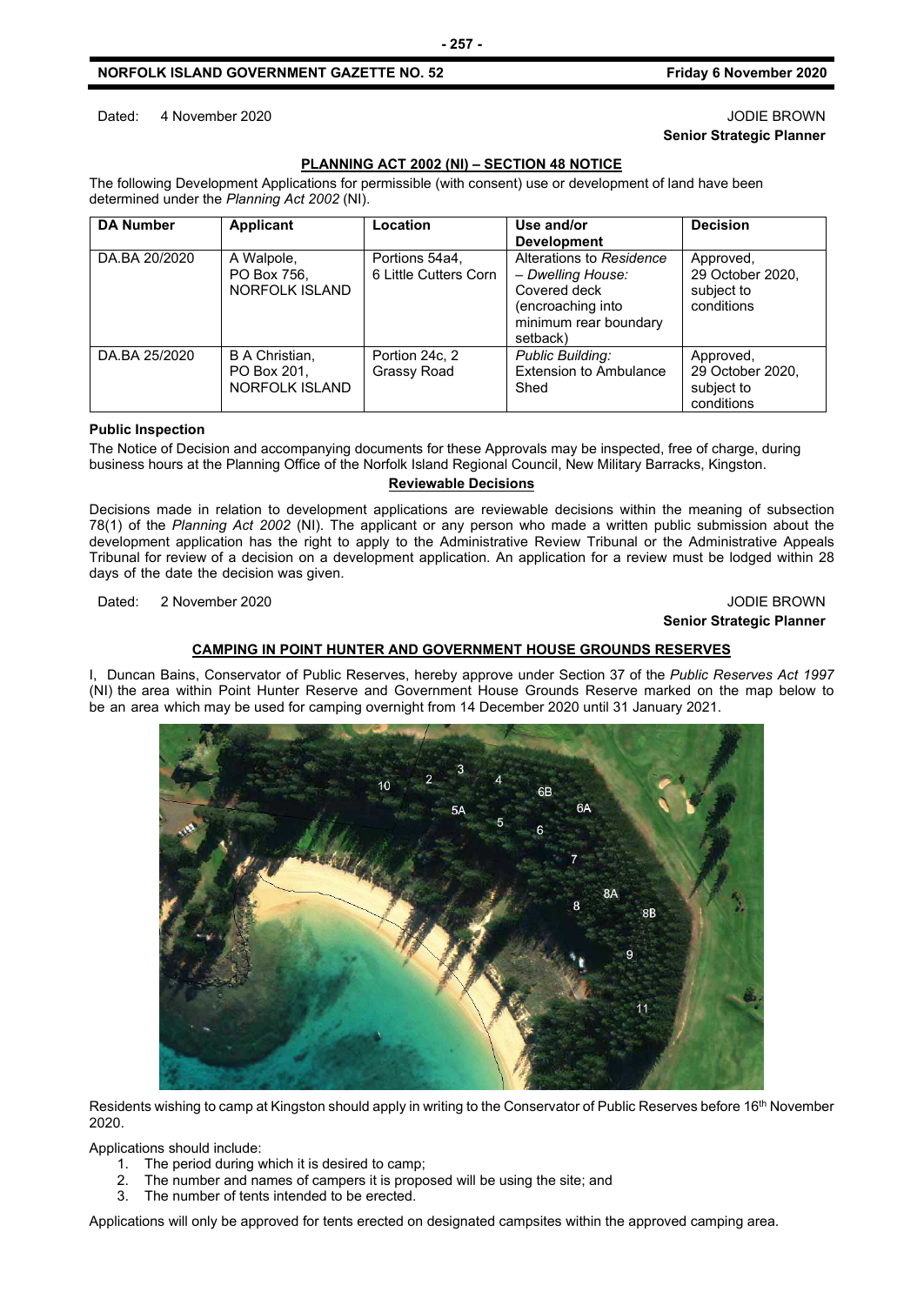Camping permits will be granted for up to three (3) weeks. Permits may be renewed only if the conditions applying to the original camping permit have been complied with.

Applicants should note that:

- 1. No dogs or other domestic animals will be permitted in the areas approved for camping.
- 2. No attachments to trees, other than by rope will be permitted.
- 3. No solid construction: for instance utilising timber rails, timber or metal posts, pallets, iron sheets or the like, will be permitted.
- 4. No political signage to be erected.

Applicants should also be aware that the *Public Reserves Act 1997* (NI) prohibits:

- depositing litter, refuse and garbage;
- lighting fires, other than in an approved fireplace or a portable gas barbecue or stove;
- interfering with a natural feature;
- picking or removing plants; and
- leaving or using motor vehicles in the area approved for camping, or on other parts of a public reserve not approved for that purpose (including the golf course).

Applications should be lodged at the Registry Office, New Military Barracks, Kingston.

### Dated: 14 October 2020 DUNCAN BAINS **CONSERVATOR OF PUBLIC RESERVES**

### **TRAFFIC ACT 2010**

### **TEMPORARY CLOSURE OF ROAD ON WEDNESDAY 11 NOVEMBER 2020**

### **REMEMBRANCE DAY COMMEMORATIVE SERVICE**

I, Andrew Roach, General Manager of the Norfolk Island Regional Council, under section 50 of the *Traffic Act 2010* (NI), close that part or parts of the road specified in Part 1 of the Schedule to all vehicular traffic (except any vehicle specified in Part 2 of the Schedule) for and during the period **10.30am to 11.10am** on **Wednesday 11 November 2020** as necessary for public safety purposes and to enable a public function to be held on, or in the vicinity of the roads, namely for the **NORFOLK ISLAND RSL SUB BRANCH** to conduct the **REMEMBRANCE DAY SERVICE**.

### **SCHEDULE**

**Part 1** – Part road closure: That part of Quality Row and Pier Street at Cenotaph Corner as well as from the Cenotaph intersection of Middlegate Road and Quality Row to the intersection of Bounty Street and Quality Row. **Part 2** - Exempted classes of vehicles –

a) Vehicles authorised by the General Manager of the Norfolk Island Regional Council or delegate thereof for delivery of goods or services;

b) Council vehicles involved on official business;

- c) Police, ambulance, fire services and emergency vehicles on official business;
- d) Vehicles authorised by OIC Police or delegate thereof

Dated: 28 October 2020 ANDREW ROACH

## **GENERAL MANAGER**

### **TRAFFIC ACT 2010 (NI)**

### **TEMPORARY CLOSURE OF ROAD ON FRIDAY 18 DECEMBER 2020**

I, Andrew Roach, General Manager of the Norfolk Island Regional Council, close part of the road specified in Part 1 of the Schedule to all vehicular traffic (except any vehicle specified in Part 2 of the Schedule) for the period and times indicated in Part 1 of the Schedule below on **Friday 18 December 2020** as necessary for public safety purposes and, to enable the **Christmas Pageant and Parade Event** to be held by **JMALT HOLDINGS PTY LTD t/a GO NORFOLK ISLAND.**

### **SCHEDULE**

**Part road closure**: That part of Taylors Road from Rawson Hall to the roundabout intersection with New Cascade Road (6:00pm to 8:30pm) and,

**Part road closure**: That part of Taylors Road from the roundabout intersection with New Cascade Road to the southern side of the entrance to Fletcher Christian apartments (Portion 39i1) adjacent to the Norfolk Island Returned Services League (RSL) Club (Portion 39m) (6:00pm to 8:30pm).

**Part 2** - Exempted classes of vehicles –

- (a) Vehicles authorised by the General Manager of the Norfolk Island Regional
- Council or delegate thereof for delivery of goods or services;
- (b) Council vehicles involved on official business;
- (c) Police, ambulance, fire services and emergency vehicles on official business;
- (d) Vehicles authorised by OIC Police or delegate thereof
- (e) Pageant vehicles authorised by Go Norfolk Island Pty Ltd and the OIC Police

Dated: 28 October 2020 ANDREW ROACH

### **GENERAL MANAGER**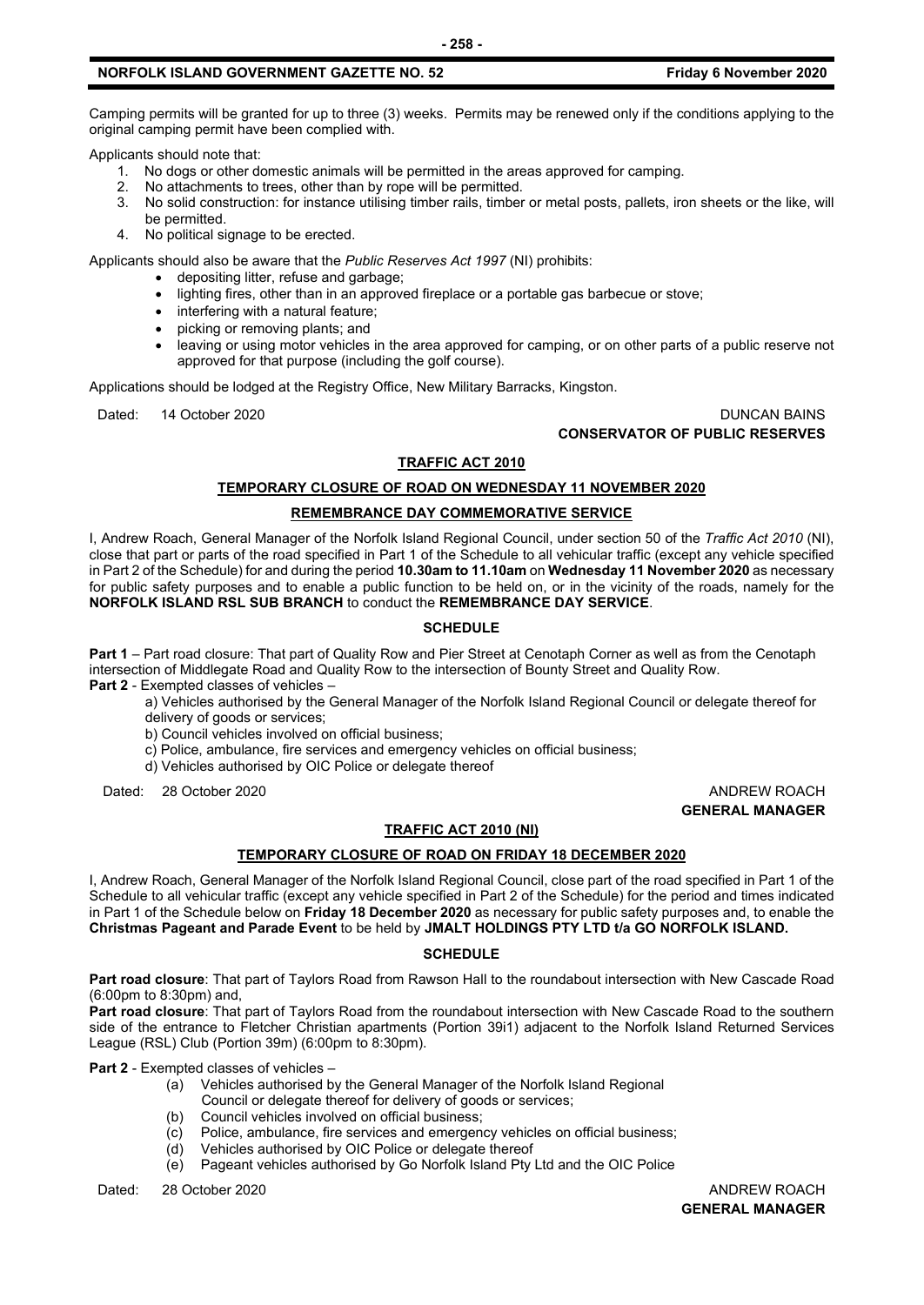### **DISASTER AND EMERGENCY MANAGEMENT ACT 2001 (NI)**

### **DECLARATION OF STATE OF DISASTER OR EMERGENCY (RECOVERY OPERATIONS)**

### **COVID-19 DIRECTIONS RECOVERY OPERATIONS (NO.2) 2020**

I, **George Ivor Andrew Plant**, Emergency Management Norfolk Island Controller:

- 1) under section 11(2)(g) of the *Disaster and Emergency Management Act 2001* (NI) am of the opinion that it is necessary to make directions in respect of recovery from the State of Emergency in respect of COVID-19 relating to the movement of persons within the disaster or emergency area as set out in the Schedule; and
- 2) under section 11(2)(h) of the *Disaster and Emergency Management Act 2001* (NI) am of the opinion that it is necessary to make directions in respect of recovery from the State of Emergency in respect of COVID-19 relating to the removal of persons within the disaster or emergency area who obstructs or threatens to obstruct recovery operations as set out in the Schedule; and
- 3) under section 11(2)(i) of the *Disaster and Emergency Management Act 2001* (NI) am of the opinion that it is necessary to make directions in respect of recovery from the State of Emergency in respect of COVID-19 relating to giving directions to persons whose responsibilities require him or her to engage in recovery operations.

### **SCHEDULE**

### **Direction 2 (2020) – Adjustment of COVID 19 measures – to commence 23:59 on 22 October 2020**

- 1. These Directions take effect at 23.59 on 22 October, 2020 and remain in force while the State of Disaster or Emergency (Recovery Operations) is in force.
- 2. In these Directions:

*Persons* includes people residing on Norfolk Island, visiting Norfolk Island for holiday or work purposes

*COVID-19 hotspot* means a particular area of Australia decided by the Commonwealth Chief Medical Officer.

*Incident Controller* means the person appointed under the State of Emergency in accordance with the NORDISPLAN.

- 3. Persons will be permitted\* to travel to Norfolk Island without the need to quarantine provided they:
	- a. do not have COVID-19.
	- b. have not been in contact within anyone in the prior 14 days with COVID-19;
	- c. have been granted a Norfolk Island Entry Pass\*
	- \*Any person travelling to Norfolk Island may be denied entry without a Norfolk Island Entry Pass
- 4. A person whilst on Norfolk Island must comply with physical distancing principles as published from time to time on [\(http://www.norfolkisland.gov.nf/norfolk-islands-covid-19-advice\)](http://www.norfolkisland.gov.nf/norfolk-islands-covid-19-advice).
- 5. A person whilst on Norfolk Island must follow any directions in relation to COVID-19 from staff of the *Norfolk Island Hospital and Residential Aged Care (NIHRACS).*
- 6. A person or business on Norfolk Island must follow any advice or operational direction provided by the Incident Controller or authorised officer of the *Norfolk Island Police Force (NIPF)*in relation to COVID-19.
- 7. A person or business involving close contact with persons is required to keep a daily customer register. A business will be required to retain the records for a period of three months. The register must be produced upon request by the Incident Controller.
- *\* Please Note \**
	- *Online applications required by all travellers prior to travel (within 72 hours of travel).*
	- *While the State of Emergency is in place verification of where travellers are from will be required*
	- *Travel to mainland states and territories is a matter for residents to seek approval from State and Territory Government authorities.*

Dated: 22 October 2020 GEORGE PLANT

**EMNI CONTROLLER**

### **DRAFT NORFOLK ISLAND REGIONAL COUNCIL PEST MANAGEMENT PLAN**

### **CALL FOR FEEDBACK FROM THE COMMUNITY**

The Draft Norfolk Island Regional Council Pest Management Plan has been prepared, and Council is calling for feedback from the community on the content of the Plan so feedback can be considered in the preparation of the Final Plan.

The Draft Norfolk Island Regional Council Pest Management Plan is available on the Norfolk Island Regional Council Website here <http://www.norfolkisland.gov.nf/your-council/council-documents/documents-public-exhibition> and hard copies can be arranged through Customer Care.

To submit feedback on the Plan, please complete the online form available at this link [https://www.surveymonkey.com/r/pestmanagement,](https://www.surveymonkey.com/r/pestmanagement) or collect a hardcopy form from Councils Customer Care offices on New Cascade Road.

Hardcopy submissions can be returned in person to the Customer Care offices, mailed to PO Box 95, or emailed to [regionalcouncil@nirc.gov.nf.](mailto:regionalcouncil@nirc.gov.nf)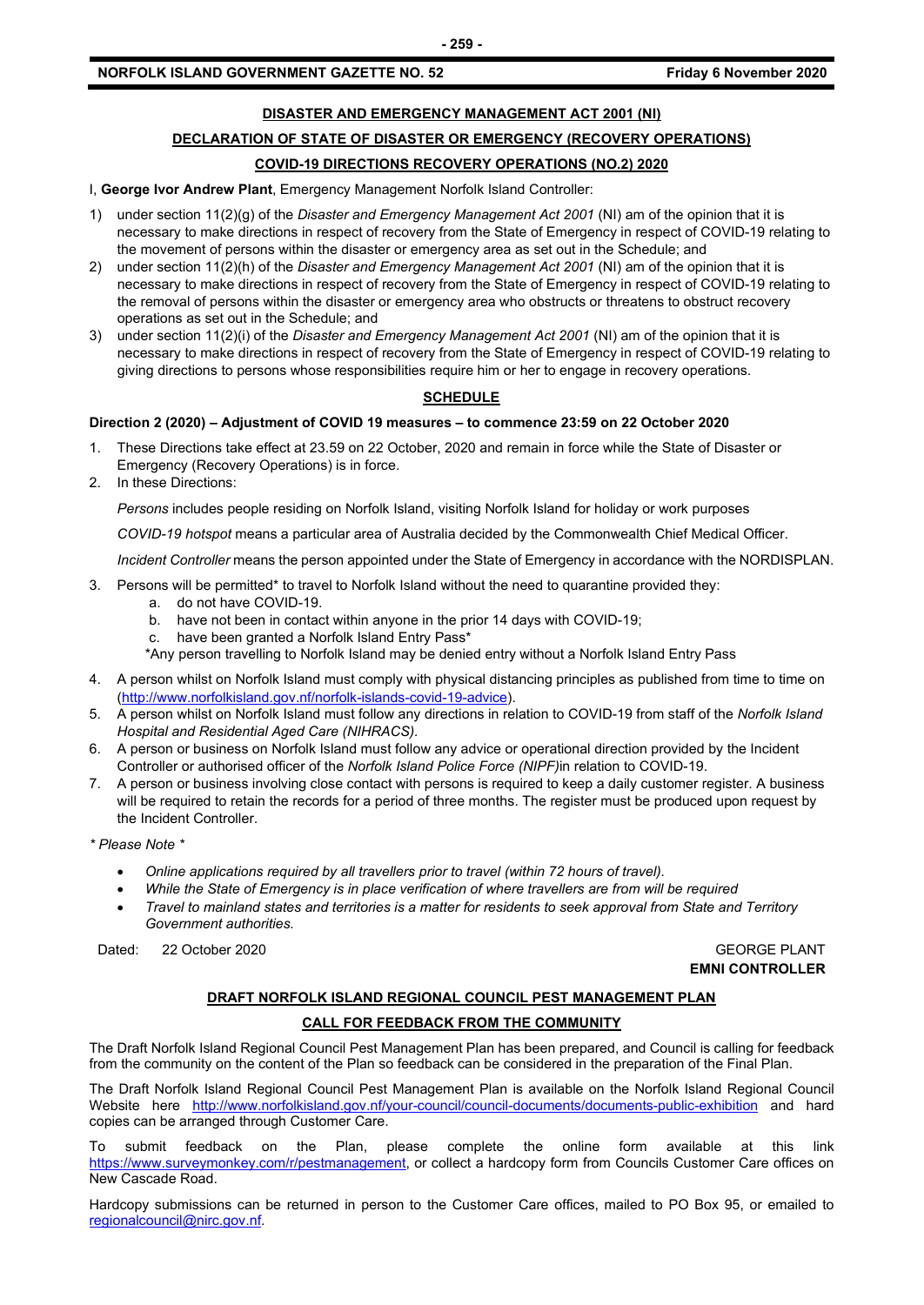The public submission period has been extended to 56 days and closes at 4:00pm on 20<sup>th</sup> November 2020.

For more information, please contact Project Officer Jim Castles by emailing [jim.castles@nirc.gov.nf](mailto:jim.castles@nirc.gov.nf) or telephone Customer Care on local free call 0100.

Dated: 25 September 2020 **ANDREW ROACH** 

### **GENERAL MANAGER**

### **TRAFFIC ACT 2010 (NI)**

### **TEMPORARY CLOSURE OF ROAD**

### **INTERSECTION HARPERS ROAD TO PRINCE PHILIP DRIVE / COCKPIT-RED ROAD BRIDGE**

#### **REFURBISHMENT**

I, Bruce Taylor, Acting General Manager of the Norfolk Island Regional Council, under section 50 of the *Traffic Act 2010* (NI), temporarily **close** that part or parts of the road specified in Part 1 of the Schedule to all vehicular traffic (except any vehicle specified in Part 2 of the Schedule) **from 7am Norfolk Island Daylight Savings Time on Friday 9 October 2020 to 4pm on Friday 20 November 2020 inclusive,** as I am of the opinion it is necessary or desirable to do so for the preservation of public safety and for the performance of road works and bridge refurbishment works during these times and for related purposes.

#### **SCHEDULE**

- **Part 1 -** Partial Road Closure: That part or parts of the roads comprising the intersection from Harpers Road through to Prince Philip Drive and comprising the Cockpit - Red Road Bridge and, as directed by road works and/or bridge works officials / workers and/or by road / bridge works signage during the closure period.
- **Part 2** Exempted classes of vehicles
	- (a) Vehicles and plant authorised by the General Manager of the Norfolk Island Regional Council or delegate thereof for delivery of goods or services
	- (b) Council vehicles and plant involved on official business
	- (c) Police, ambulance, fire services and emergency vehicles on official business
	- (d) Vehicles authorised by the OTC Police or delegate thereof
	- (e) Fuel and Gas supply vehicles

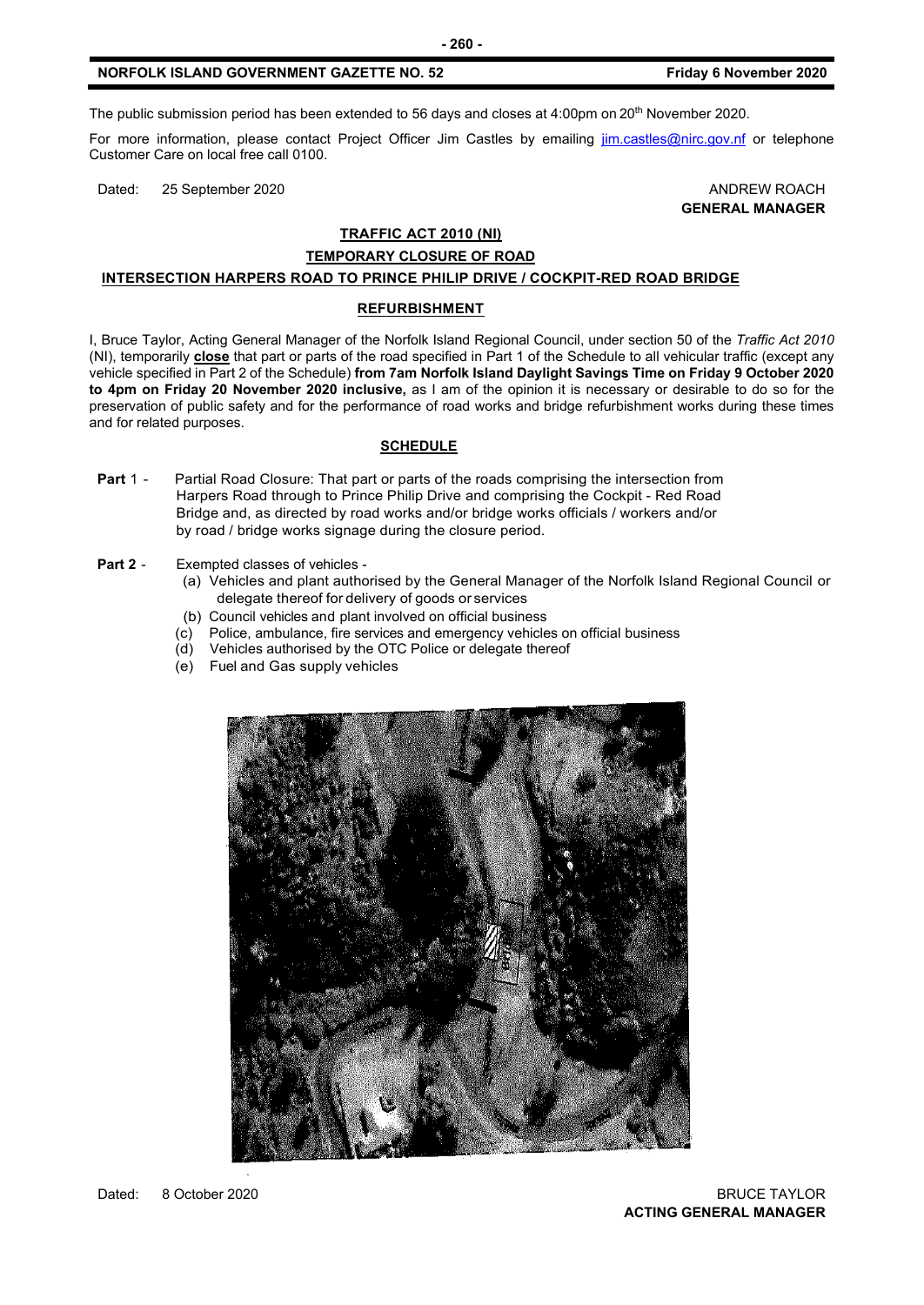### **TRAFFIC ACT 2010 (NI) TEMPORARY CLOSURE OF ROAD MOVEMENT OF WIDE AND HEAVY VEHICLES MARSHS ROAD FROM STOCKYARD ROAD TO BALL BAY**

I, Andrew Roach, Chief Executive Officer and General Manager of the Norfolk Island Regional Council, under section 50 of the *Traffic Act 2010,* revoke my previous instrument in this regard and now temporarily **close** that part or parts of the road specified in Part 1 of the Schedule to all vehicular traffic (except any vehicle specified in Part 2 of the Schedule) **for a 24 hr period each day from the date of publication of this notice in the Gazette to 6.00am Wednesday 31 March 2021,** as I am of the opinion it is necessary or desirable to do so for the preservation of public safety during these times and to enable **Boral Resources QLD Pty Limited** to receive and move vehicles, plant, equipment and materials to and from Ball Bay's temporary Groyne involving the operation of wide and heavy vehicles and for related purposes.

### **SCHEDULE**

- **Part I -** Partial Road Closure: That part or parts of the roads comprising Marshs Road from Stockyard Road to Ball Bay
- **Part 2** Exempted classes of vehicles
	- a) Vehicles and plant authorised by the General Manager of the Norfolk Island Regional Council or delegate thereof for delivery of goods or services;
	- b) Council vehicles and plant involved on official business;
	- c) Police, ambulance, fire services and emergency vehicles on official business;
	- d) Vehicles authorised by OTC Police or delegate thereof;
	- e) Fuel and Gas supply vehicles

Dated: 17 September 2020 **ANDREW ROACH ANDREW ROACH** 

# **GENERAL MANAGER**

**ADMINISTRATOR**

### **DISASTER AND EMERGENCY MANAGEMENT ACT 2001 (NI) EXTENSION OF DECLARATION OF STATE OF EMERGENCY**

I **Eric Hutchinson,** Administrator of Norfolk Island and delegate of the Minister under Section 5 of, and item 1.27 of the Schedule to, the *Minister's Norfolk Island Delegation Instrument 2019*:

**PURSUANT** to Section 9 of the *Disaster and Emergency Management Act 2001* (NI) [the Act] and acting on the advice of the Controller;

**EXTEND** the declaration of emergency made under section 9 of the Act at 16:15 Hrs on Monday 26 March 2020, for the whole of the Territory of Norfolk Island, until 16:15 hr on Thursday 31 December 2020 for recovery operations.

Dated: 22 June 2020<br>Dated: 22 June 2020

#### **FOUNDATION DAY EVENT MANAGEMENT REQUEST FOR QUOTE 24/20**

The Norfolk Island Regional Council (NIRC) requires an events management company to manage the Foundation Day commemorative event on 6 March 2020, and are seeking quotes from interested parties. The scope of this project is to:

Manage the Foundation Day event including, but not limited to:

- o Re-enactment of landing, 6 March 1788 including (some items to be sourced through NIRC)
	- Script
	- Engagement of actors
	- Props and costumes incl. boats
	- o Audience seating
	- o Lecturn for speeches
	- o Set up of equipment
	- o Entertainment
	- o Food and beverage provisions
	- o Obtaining relevant permits and permissions from authorities
	- Adherence to all WHS requirements incl. risk management documentation

NIRC's Heritage Team will prepare the Event programmes, posters and promotional material, and provide these to the event organiser.

| Application to be marked: | Foundation Day Event Management   |
|---------------------------|-----------------------------------|
| Closing date:             | Friday 27 November 2020 at 4:00pm |